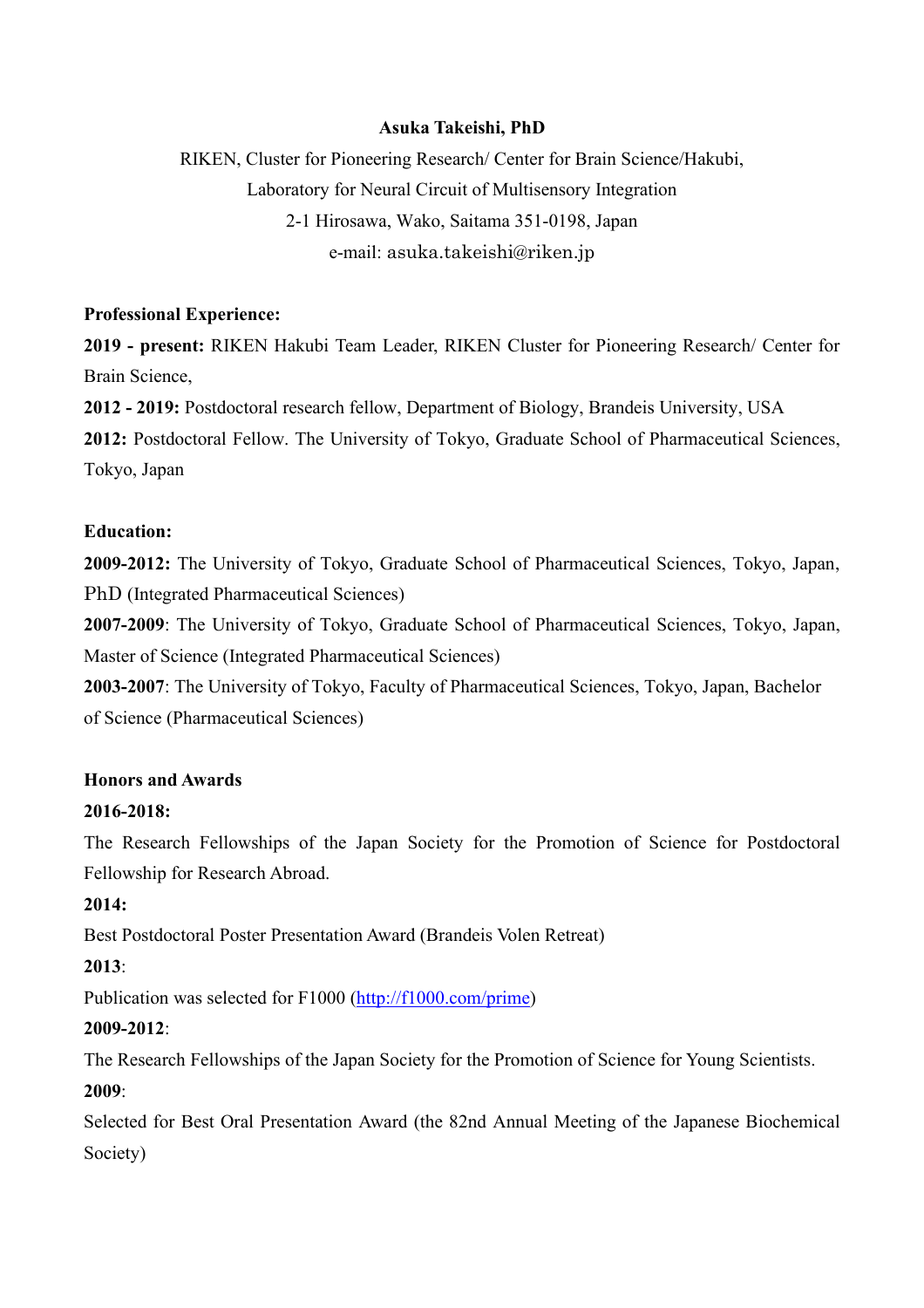## **Publications:**

**Takeishi, A**., 'Environmental-temperature and internal-state dependent thermotaxis plasticity of nematodes', Current Opinion in Neurobiology, 74:102541, 2022

Galatsis, K.N., Takeishi, A. Insulin Signaling Acts Extensively in *C. elegans* Starvation-Associated Learning and Behavioral Plasticity. J Cell Sci Therapy, S5:315, 2021

Yeon, J., **Takeishi, A**., Sengupta, P. Chronic vs acute manipulations reveal degeneracy in a thermosensoty neuron network. *microPublication Biology*, [10.17912/micropub.biology.000355.](https://doi.org/10.17912/micropub.biology.000355), 2021

**Takeishi, A**., Yeon, J., Harris, N., Yang, W., Sengupta, P. Feeding state functionally reconfigures a sensory circuit to drive thermosensory behavioral plasticity. *eLife*, 61167. PMCID: PMC7644224, 2020

**Takeishi, A**., Takagaki N., Kuhara A., Temperature signaling underlying thermotaxis and cold tolerance in *Caenorhabditis elegans*, *Journal of Neurogenetics*, pp351-362, 2020.

**Takeishi, A**., Sengupta, P., Guanylyl cyclases may function as thermosensors in *C. elegans*, *Jikkenigaku*, Sep, 2016.

**Takeishi, A**., Yu, Y.V., Hapiak, V.M., Bell, H.W., O'Leary, T., Sengupta, P., Receptor-type guanylyl cyclases confer thermosensory responses in *C. elegans*, *Neuron*, 90, pp235-244, 2016.

Neal, S.J., **Takeishi, A**., O'Donnell, M.P., Park, J., Hong, M., Butcher, R.A., Kim, K., Sengupta, P. Feeding state-dependent regulation of developmental plasticity via CaMKI and neuroendocrine signaling. *eLife*, 10110. PMCID: PMC4558564, 2015.

Obata, F., Kuranaga, E., Tomioka, K., Ming M., **Takeishi**, **A.**, Chen, C.H., Soga T., Miura, M., "Necrosis-driven systemic immune response alters SAM metabolism through the FOXO-GNMT axis" *Cell Reports*, 7, 821-833 (2014).

**Takeishi, A**., Kuranaga, E., Tonoki, A., Misaki, K., Yonemura, S., Kanuka, H., Miura, M. "Homeostatic epithelial renewal in the gut is required to dampen a fatal systemic wound response in *Drosophila*" *Cell Reports*, 3, 919-930 (2013).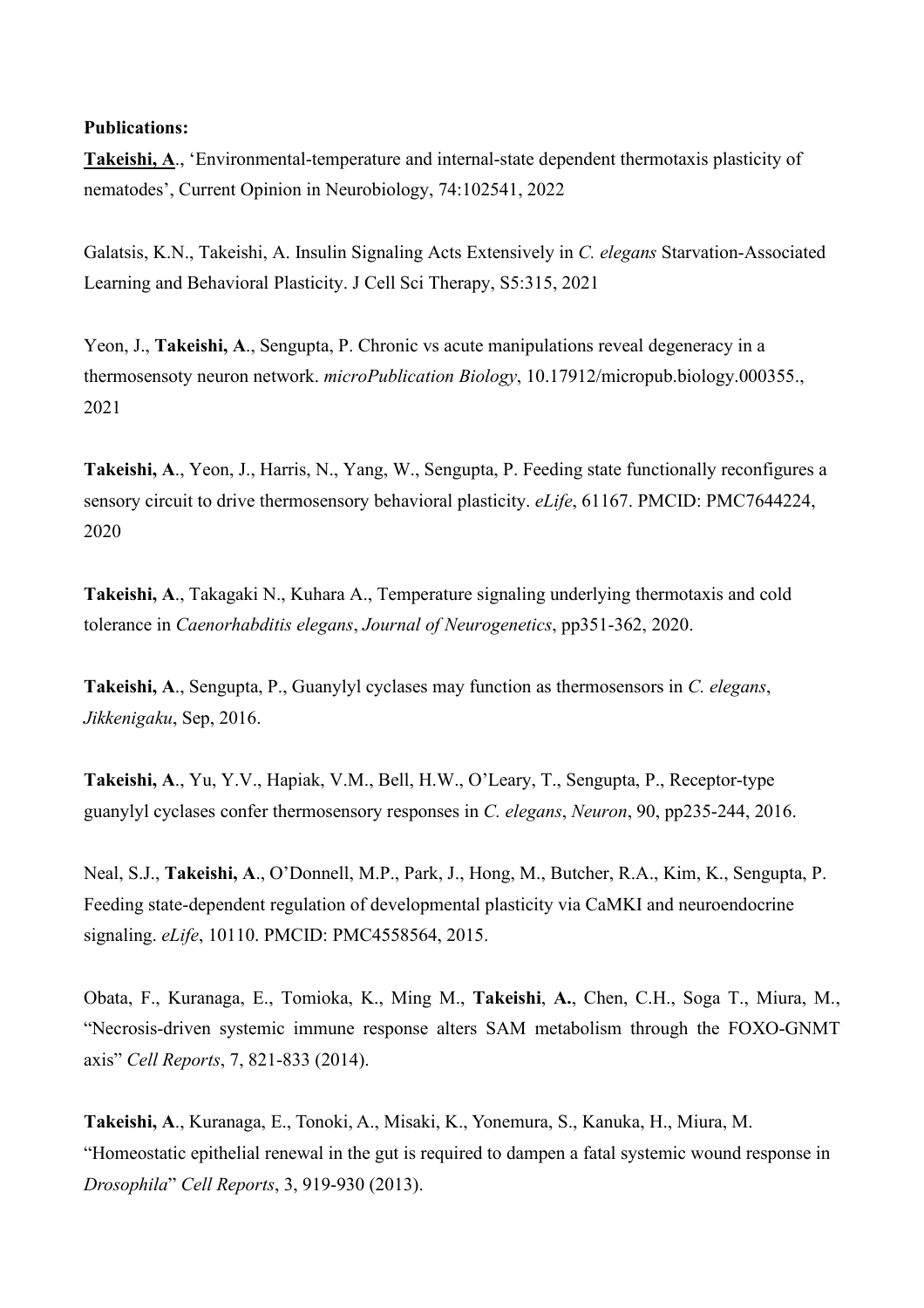Kamiya, M., Asanuma, D., Kuranaga, E., **Takeishi**, A., Sakabe, M., Miura, M., Nagano, T., Urano, Y. "ß-Galactosidase Fluorescence Probe with Improved Cellular Accumulation Based on a Spirocyclized Rhodol Scaffold." *J. Am. Chem. Soc. 133,* 12960-12963 (2011).

**Asuka Takeishi**, Erina Kuranaga, Masayuki Miura. "Sensing and reacting to dangers by caspases: Caspase activation via Inflammasomes. Drug Discoveries & Therapeutics, 2:14-23, (2008)

# **International Conferences:**

## **[Oral Presentations]**

**Takeishi, A**., Yeon, J., Harris, Sengupta, P. Neuronal mechanisms that drive starvation-dependent thermotaxis plasticity in *C. elegans*, 線虫の飢餓依存的な温度走行性を制御する神経メカニズ ムの解明. The 43th Annual Meeting of the Molecular Biology Society of Japan (Dec., 2020, Zoom)

武石 明佳, '線虫を用いた行動決定メカニズムの解明', 第12会若手インスパイアシンポジウム, 2020, 東 京

**Takeishi, A.**, 'Neural Communication that Mediates Starvation-dependent Thermotaxis Plasticity in *C. elegans*', NSI workshop 2019, 2019, 名古屋

**Takeishi, A.**, Yanxun, Y.V., Hapiak, V.M., Bell, H.W., Sengupta, P., AFD-specific receptor guanylyl cyclases confer thermosensory responses, CeNeuro2016 (June 2016, Nagoya, Japan)

**Takeishi, A.**, Yanxun, Y.V., Hapiak, V.M., Bell, H.W., Sengupta, P., AFD-specific receptor guanylyl cyclases can confer temperature responses onto diverse cell types, 20<sup>th</sup> International C. *elegans* Meeting (June 2015, Los Angeles, USA)

**Takeishi, A.**, Kuranaga, E., Tonoki, A., Kanuka, H., Miura, M. "Caspase activity in gut mediates systemic response against tissue damage" 2012 *Drosophila* Research Conference (March, 2012, Chicago, USA)

**Takeishi, A.**, Kuranaga, E., Tonoki, A., Kanuka, H., Miura, M. "The regulation of systemic response *via* caspase pathway to overcome tissue damage" The Tissue Repair & Regeneration Gordon-Kenan Research Seminar (June, 2011, NH, USA)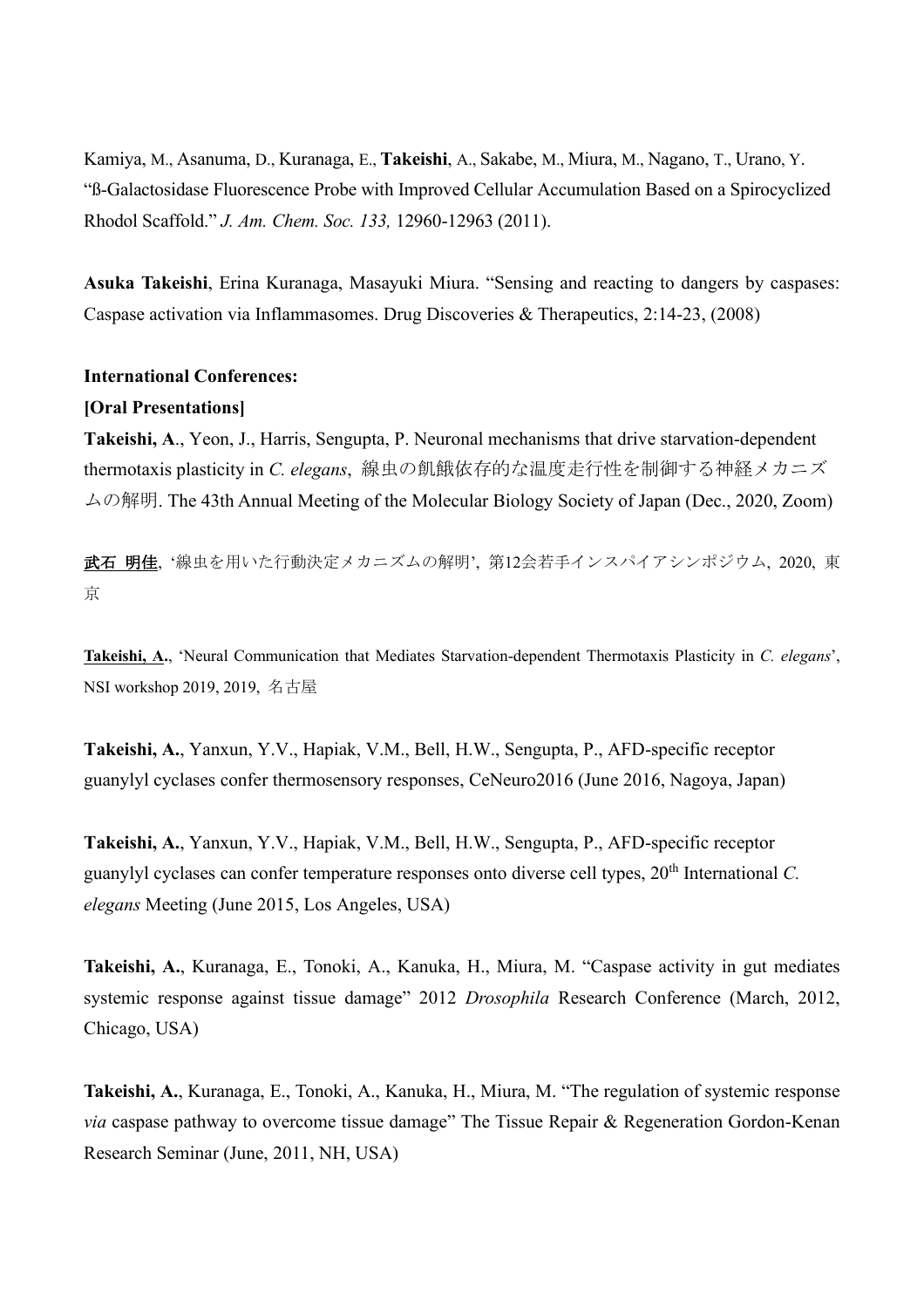**Takeishi, A.** "Injury Induced Defense Mechanism via caspase" Homeostatic inflammation Workshop for Young Scientists (January, 2011, Yamagata, Japan)

**Takeishi, A.**, Kuranaga, E., Tonoki, A., Kanuka, H., Miura, M. "Involvement of caspase pathway in the response against tissue injury" The 82nd Annual Meeting of the Japanese Biochemical Society (May, 2009, Hyogo, Japan)

**Takeishi, A.**, Kuranaga, E., Miura, M. "Analysis of Caspase activation in *Drosophila* during host defense" The 8th Awaji International Forum on Infection and Immunity (September, 2008, Hyogo, Japan)

#### **[Poster Presentations]**

**Takeishi, A.**, Sengupta, P., "Molecular and neuronal mechanisms mediating starvation-dependent thermosensory behavioral plasticity" CeNeuro 2018. (July, 2018, WI, USA)

**Takeishi, A.**, Sengupta, P., "Molecular and neuronal mechanisms underlying feeding state-dependent plasticity in thermotaxis behaviors", 21st International *C. elegans* Meeting (June 2017, Los Angeles, USA)

**Takeishi, A.**, Neal, J. S., Sengupta, P., "Molecular and neuronal mechanisms of feeding state-dependent thermotaxis behavioral plasticity", CeNeuro2016 (June 2016, Nagoya, Japan)

**Takeishi, A.**, Sengupta, P., "The AWC and ASI sensory neurons contribute to starvation-dependent plasticity in thermotaxis behavior" CeNeuro 2014. (July, 2014, WI, USA)

**Takeishi, A.**, Sengupta, P., "The AWC and ASI sensory neurons contribute to starvation-dependent plasticity in thermotaxis behavior" Volen retreat. (October, 2014, MA, USA)

**Takeishi, A.**, Sengupta, P., "Mechanism of starvation-dependent plasticity in thermotaxis behaviors in *C.elegans*" Volen retreat. (October, 2013, MA, USA)

**Takeishi, A.**, Kuranaga, E., Tonoki, A. Misaki, K., Yonemura, S., Kanuka, H., Miura, M. "Gut cell turnover via caspase mediates systemic wound response" *Drosophila* Research conference 10. (October, 2012, Tokyo, Japan)